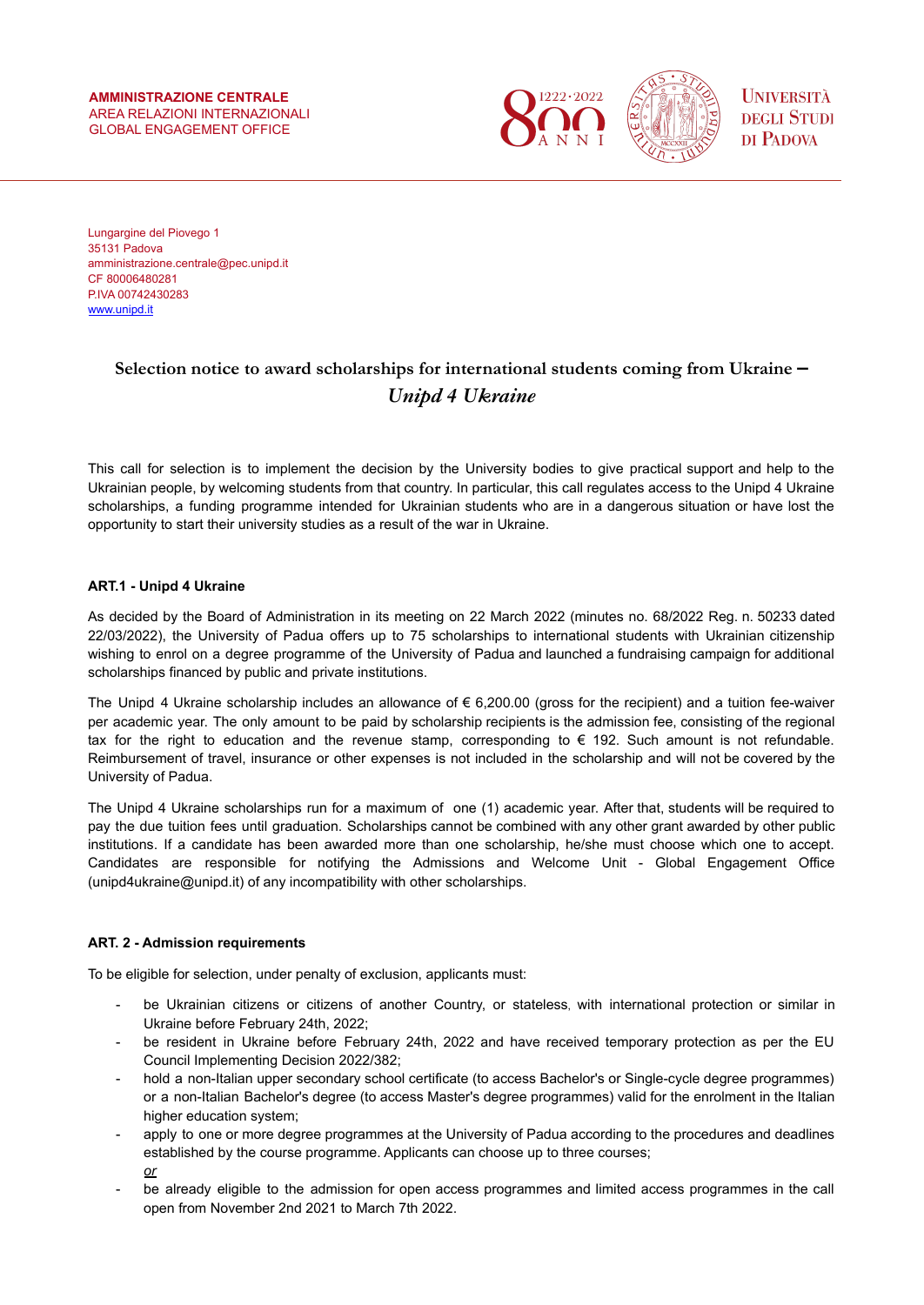

Applicants who cannot upload the required documents can contact the *Admissions and Welcome Unit* of the *Global Engagement Office* via email: [unipd4ukraine@unipd.it](mailto:unipd4ukraine@unipd.it).

After the admission to the chosen programme, students might have recognised courses and exams passed during the previous enrolment, interrupted for the war. The procedure is detailed [here.](https://www.unipd.it/en/credit-recognition)

The applicants who fail to meet one or more of these requirements are not eligible for this selection for scholarships.

#### **ART. 3 – Selection procedure and awarding criteria**

All the students fulfilling the above-mentioned requirements are automatically admitted to selection. Neither a separate application form nor further documents are needed in addition to those required for applying for the chosen degree programme. A dedicated Committee shall assess the applications for the purposes of awarding the scholarships. Scholarships shall be awarded to the most deserving candidates on the basis of the quality and records of their prior education, their language competence, and motivation. In the event of a tie, preference shall be given to female candidates and to younger candidates.

The results of the selection and the awarding of the scholarships will be made available on the University's [website](https://www.unipd.it/en/admission-results) from 10 June 2022, for the unlimited access degree programmes and for the limited-access degree programmes.

In case of not allocated scholarships, these will be reserved for students admitted to Italian-taught Bachelor's degrees, Italian-taught Master's degrees with a limited number of places and degree programmes with access limited on a national basis by the Italian Ministry of University and Research.

#### **ART. 4 – Acceptance**

Candidates admitted and selected for a scholarship will receive a specific communication by the *Admissions and Welcome Unit* of *Global Engagement Office* with the procedure and deadline to accept it.

To be granted the scholarship, selected candidates must:

- accept the admission and scholarship offer received from the the Admissions and Welcome Unit of Global Engagement Office and pay the admission fee by the deadline given;
- not benefit from other scholarships or grants;
- fulfil the admission requirements (e.g. obtaining the entry qualification and the English language requirement) within the deadline given in the admission offer and finalise the enrolment procedure for the chosen degree programme;
- [only for non-EU candidates residing abroad] meet the requirements and conditions for an Italian student visa (D - enrolment) or prove the international protection, even temporary, as per the EU Council Implementing Decision 2022/382.

If scholarship recipients fail to meet one of the aforementioned criteria, they must notify the Admissions and Welcome Unit - Global Engagement Office of it by emailing: [unipd4ukraine@unipd.it.](mailto:international.admission@unipd.it)

Should selected candidates not accept the admission offer and the scholarship granted, or not fulfil one of the criteria above, the Committee may award scholarships to the next eligible candidates meeting the requirements.

#### **ART – 5 Payment methods and requirements to maintain scholarship eligibility A.Y. 2022/23**

The *Unipd 4 Ukraine* scholarship shall be paid via bank transfer in 2 equal instalments of € 6,200.00 (gross for the recipient) per one academic year.

Students shall be credited with the first instalment of the 2022/23 A.Y. upon arrival in Italy and only after: